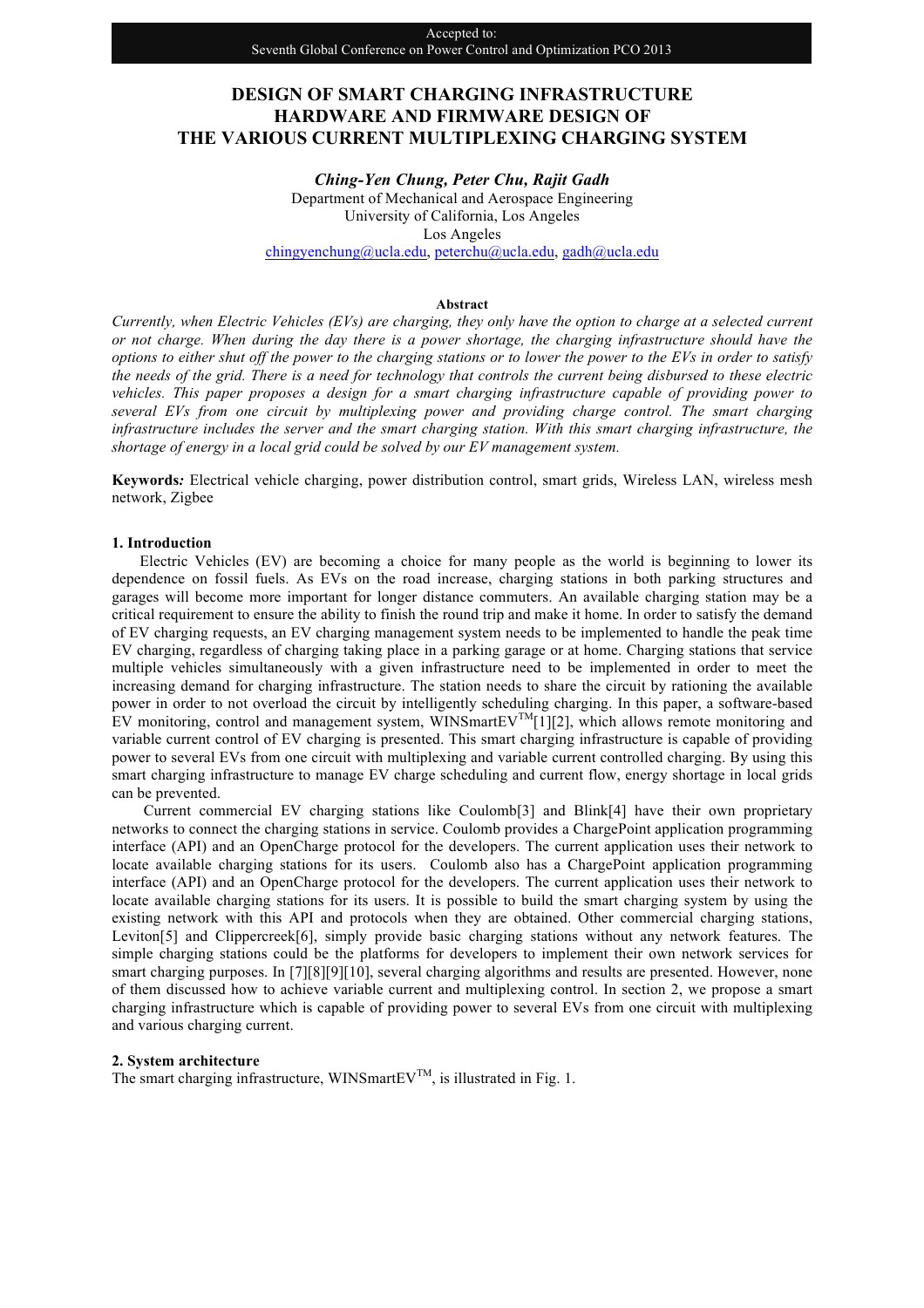

Fig. 1: Smart charging infrastructure

The server sends commands to the charging station and controls the charging speed while gathering and accumulating all the power information through the multiple protocol gateways with 3G communication. 3G communication is required due to its flexibility and accessibility to be everywhere as long as the cellular signal exists, especially where wired or WiFi communication is unavailable. Based on user preference and the local power capacity, the possible efficient control scheme is provided by sending the command to the charging station through a multiple protocol gateway. Since the National Institute of Standards and Technology (NIST) has announced the first draft of the framework and roadmap to coordinate the interoperability and standards for the smart grid[11], in which ZigBee is specified for its low power and mesh network capabilities, ZigBee has been adopted in our system. The details of the smart charging station are shown in Fig. 2



Fig. 2: Details of smart charging station

The information interchanged between the gateway, meters, and the control unit are through ZigBee communication. Because a number of the control devices in each charge station can communicate using ZigBee mesh network capabilities, the charging stations can communicate with each other. Therefore, only one gateway is required in each localized area to access the internet.

#### **2.1. Metering system**

Inside the charging station sit a gateway, 4 meters, 4 safety relays, and a control unit. Upon receiving the command of retrieving power information, the meter returns its power information, including voltage, current, and power, to the gateway through the ZigBee communication. The detail schematics of a four-channel metering system are shown in Fig. 3.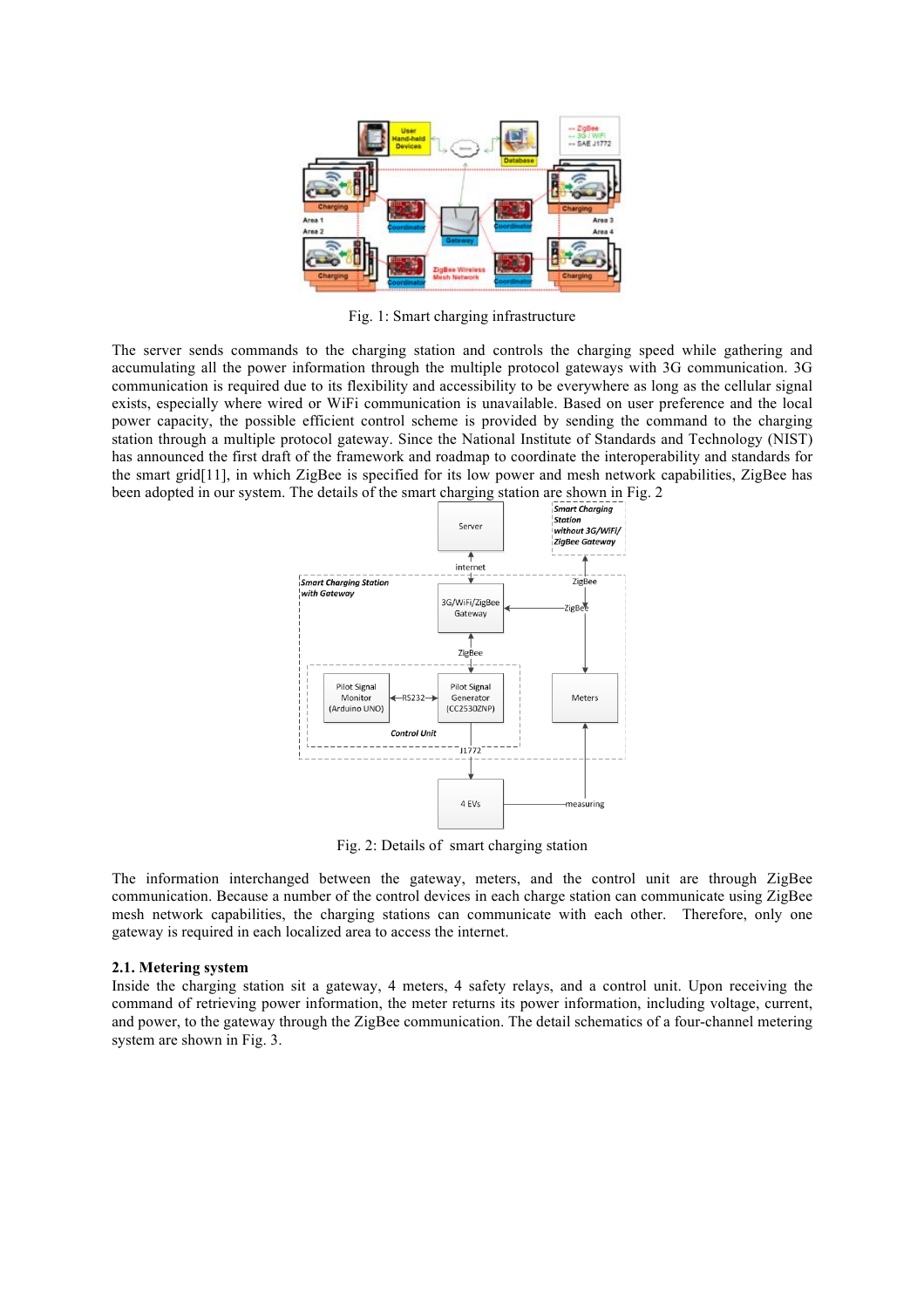

Fig. 3: Schematics of metering system

The relays of each channel can be turned on/off by the server, control unit of the charging station, or GFCI circuit. Fig. 4 shows the realization of the 4-channel smart charging station.



Fig. 4: Realization of 4 channel charging station

## **2.2. Control unit of the charging station**

According to the standard of charging cable interface SAE J1772[12], the pilot signal is in Pulse Width Modulation (PWM) format. Based the duty cycle of the pilot signal provided by the charging station, the EV adjusts its load to meet the current limitation. With this characteristic, the charging station is able to control the charging speed by changing the duty cycle of the pilot signal. Fig. 5 graph shows the supply current rating versus the pilot signal duty cycle.



Fig. 5: Supply current v.s. pilot duty cycle[12]

### **2.2.1 Pilot signal generator and monitor**

The pilot signal generator and monitor play the key role of the control unit in the smart charging station. With CC2530ZNP and Arduino UNO, the control unit including the pilot signal generator, pilot signal monitor, safety relay controller, and auto-reset function is implemented as shown in Fig. 6.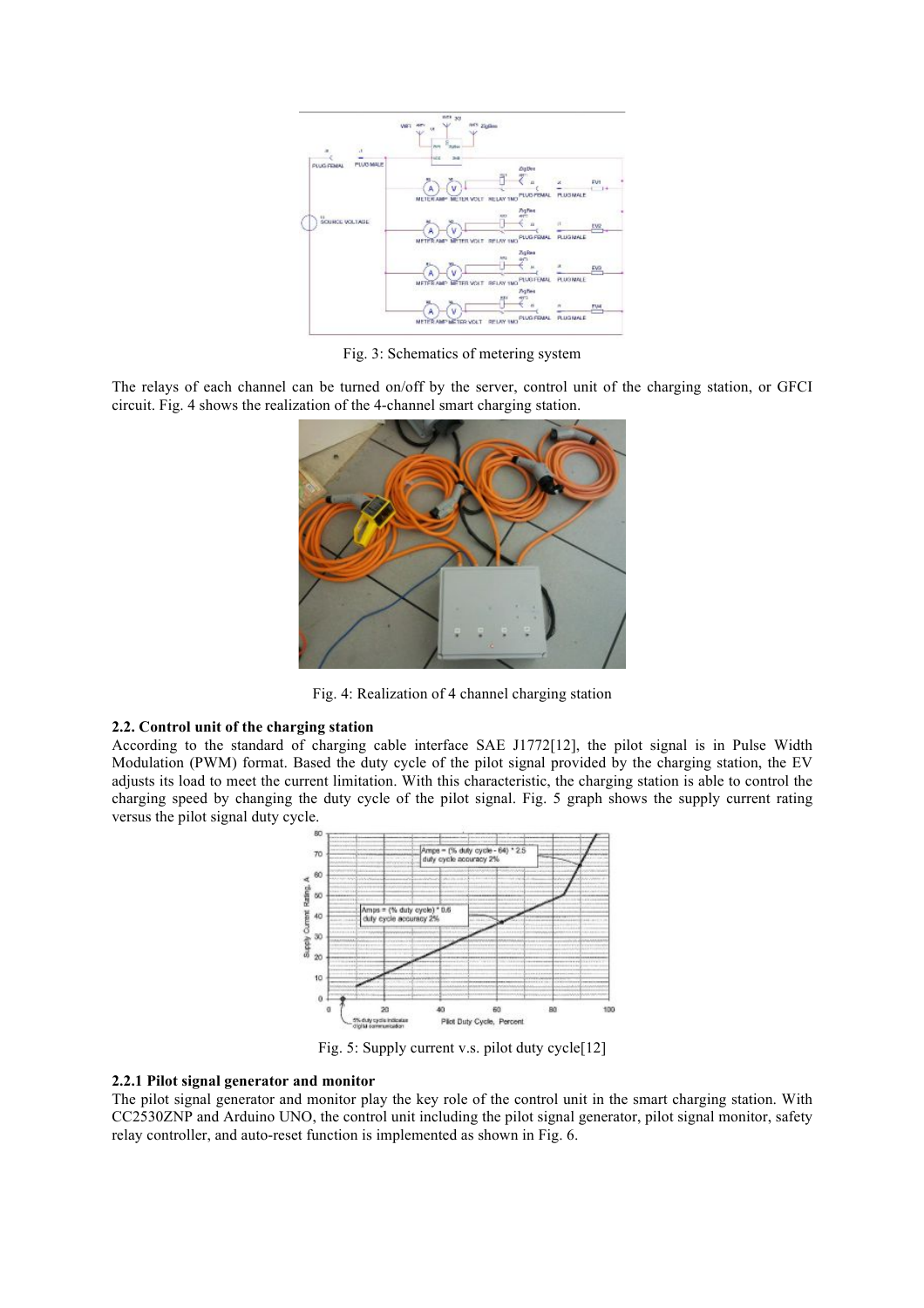

Fig. 6: Realization of the control unit: (1)pilot signal generator (2)pilot signal monitor (3)555 counter (4)relay driver (5)Schmitt trigger (6)unit gain buffer (7)inverting amplifier (8)inverting LPF

The pilot signal generator, which generates 4 PWM signals, is implemented in the MSP430 of CC2530ZNP as a ZigBee end device. The firmware flow of the MSP430 is shown in Fig. 7.



Fig. 7: Firmware flow of MSP430 of CC2530ZNP as the ZigBee end device (pilot signal generator)

In the firmware flow chart, after the initializing of the hardware and ZigBee interface, 4 PWM signals are generated by using two internal timers at the startup process. The message from the ZigBee chip, CC2530, is then polled in the main loop. Once the duty cycle change command message is checked, the duty cycle of the PWM will change in the main loop. Other commands will be passed to the Arduino.

According to J1772 specification[12], the EV plug-in status is detected with the pilot signal generated in the charging station. When there is no EV connected to the charging station, the voltage of the pilot signal pin on the handle should be DC +12V. After the user plugs-in the EV, the voltage of the pilot signal pin should be +9V or  $+6V$ , depending on whether the EV is ready to accept the energy or not. The charging station will start to generate the pilot signal with a certain duty cycle according to the power capacity of the charging station. When the EV is fully charged, the positive part of the pilot signal will be from  $+6V$  to  $+9V$ . When the user unplugs the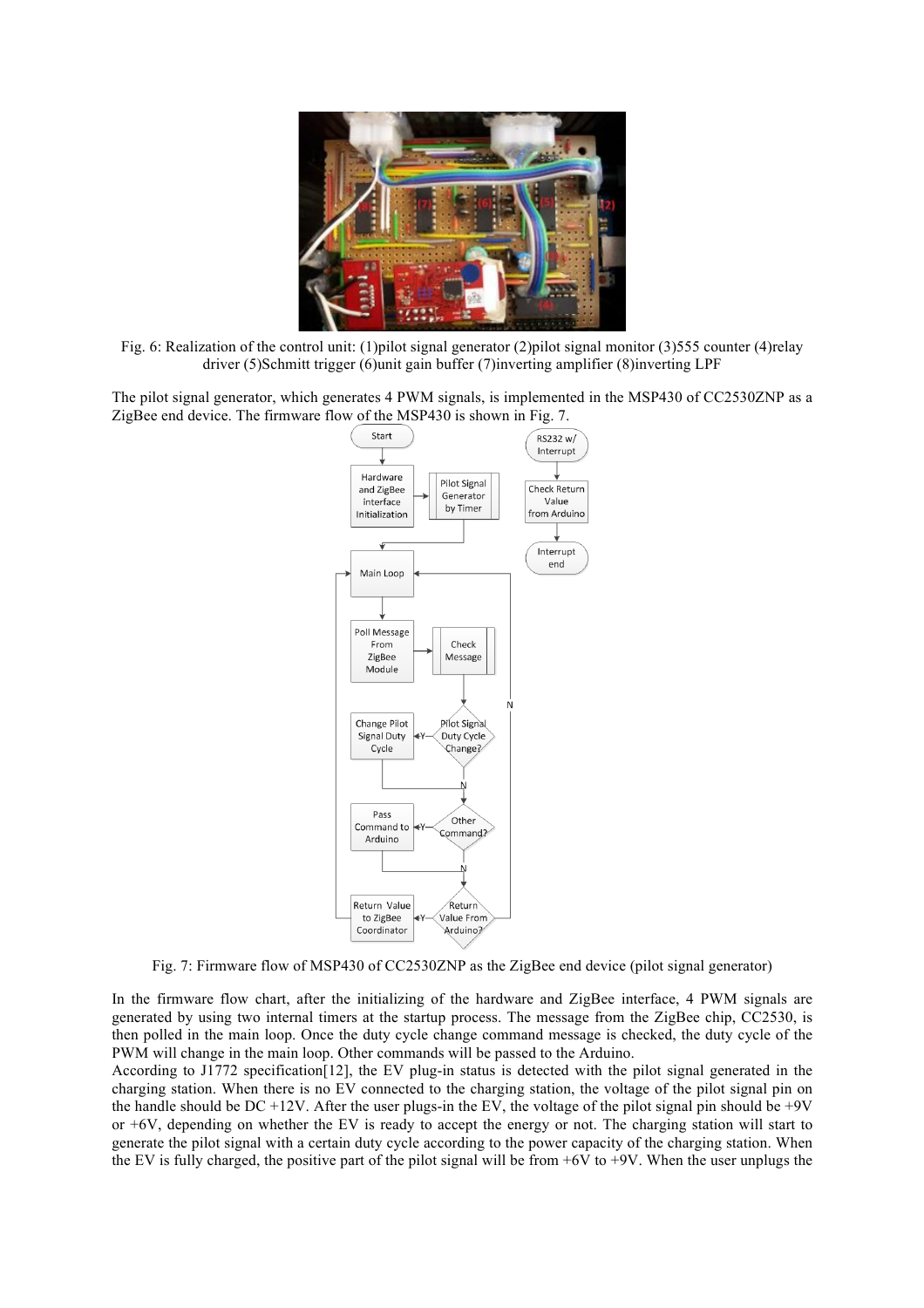EV, the positive part of the pilot signal will be from  $+6V$  to  $+12V$ . Fig. 8 shows the firmware flow of the pilot signal monitor.



Fig. 8 Pilot signal monitor firmware flow chart

The message from MSP430 of CC2530ZNP is handled by RS232 with an interrupt loop; therefore, messages will not be missed while executing other process in the main loop. The actions including the commands check, flags set, and the message return are handled in the RS232 interrupt loop. Most of the actions are handled in the main loop according to the flags. With the timer interrupt, routine service such as checking for EV existence and turning the safety relay on/off, will have exact intervals. Moreover, without re-flashing the firmware, the interval of the routine service can be changed remotely, which makes the service more flexible. In the timer interrupt routine, instead of handling services, only the timer flag is handled. The reason for this is that, if we handle services in the timer interrupt routine, the required time of the timer interrupt routine will increase. When a RS232 command comes around the same time, either the command will be missed or the timer interrupt routine will be broken. Most of the unexpected actions are caused by this kind of unexpected firmware flow; therefore, the time of the timer interrupt routine should be as small as possible. It is flexible to add services based on this kind of firmware structure, since the firmware handle services according to the flags in the main loop.

The EV plug-in status detection is executed in the state machine of EV charging procedure. The detection of EV plug-in status is handled with the Timer Flag, which is set to be 1 in the timer interrupt loop. After the detection process is finished, the Timer Flag will be set to be 0. Currently, the interval of the timer interrupt is 1 second in the firmware, which means the detection process is handled every 1 second. Note that the detection process time needs to be less than the interval of the timer interrupt so that the detection process can be handled correctly. The RS232 with internal interrupt and timer interrupt are initialized at the startup process. After that, the pilot signal offset is calibrated before the EV detection. In the startup, the delay of two seconds before the initialization of a serial connection is required to wait for the CC2530 startup. Fig. 9 shows the firmware flow of the state machine.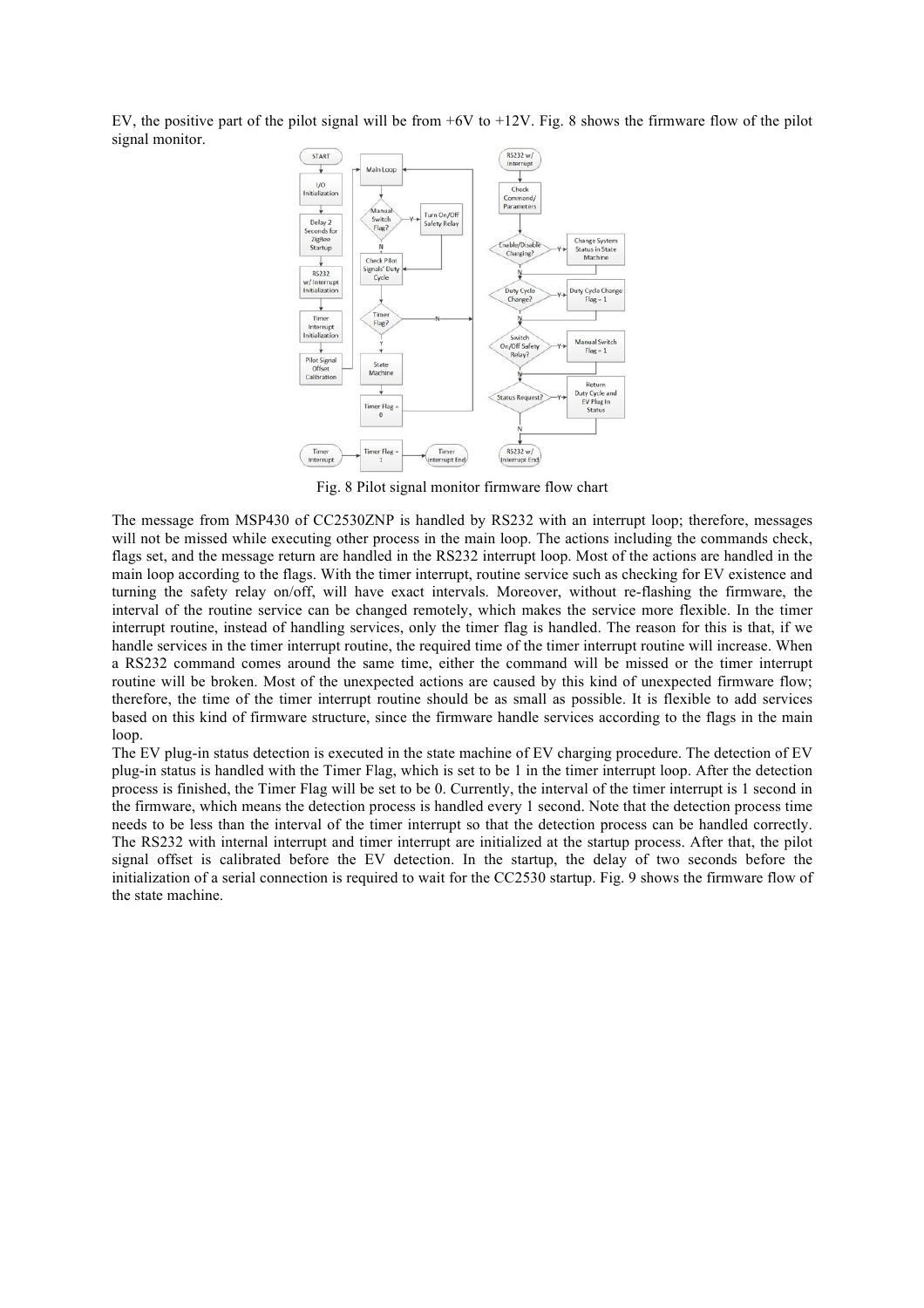

Fig. 9: State machine flow chart

As for the peripheral circuits, four 4-channel amplifiers are used to implement the 4-channel pilot signal generator and monitor, as shown in Fig. 10.



Fig. 10: Peripheral circuit simulation schematics

The PWM signal generated by the pilot signal generator is amplified from  $3.3V/GND$  to  $+/12V$  by the Schmitt trigger and fed to the EV. Following the Schmitt trigger is the unit gain buffer for separating the circuits so that the pilot signal monitor can monitor the pilot signal without adding load effect to the pilot signal. Note that a Schottky diode is inserted after the unit gain buffer because only the positive part of the signal will be monitored. To shrink the pilot signal to the A/D conversion range, an inverting amplifier with 1/3 gain is used. The peak value detection method is not utilized because it tends to be affected by unexpected spikes which make the measurement unreliable. Instead, an inverting active low pass filter (LPF) is used to average out the pilot signal such that a DC voltage can be measured by the pilot signal monitor. The peripheral circuits are simulated by PSpice as shown in Fig. 11.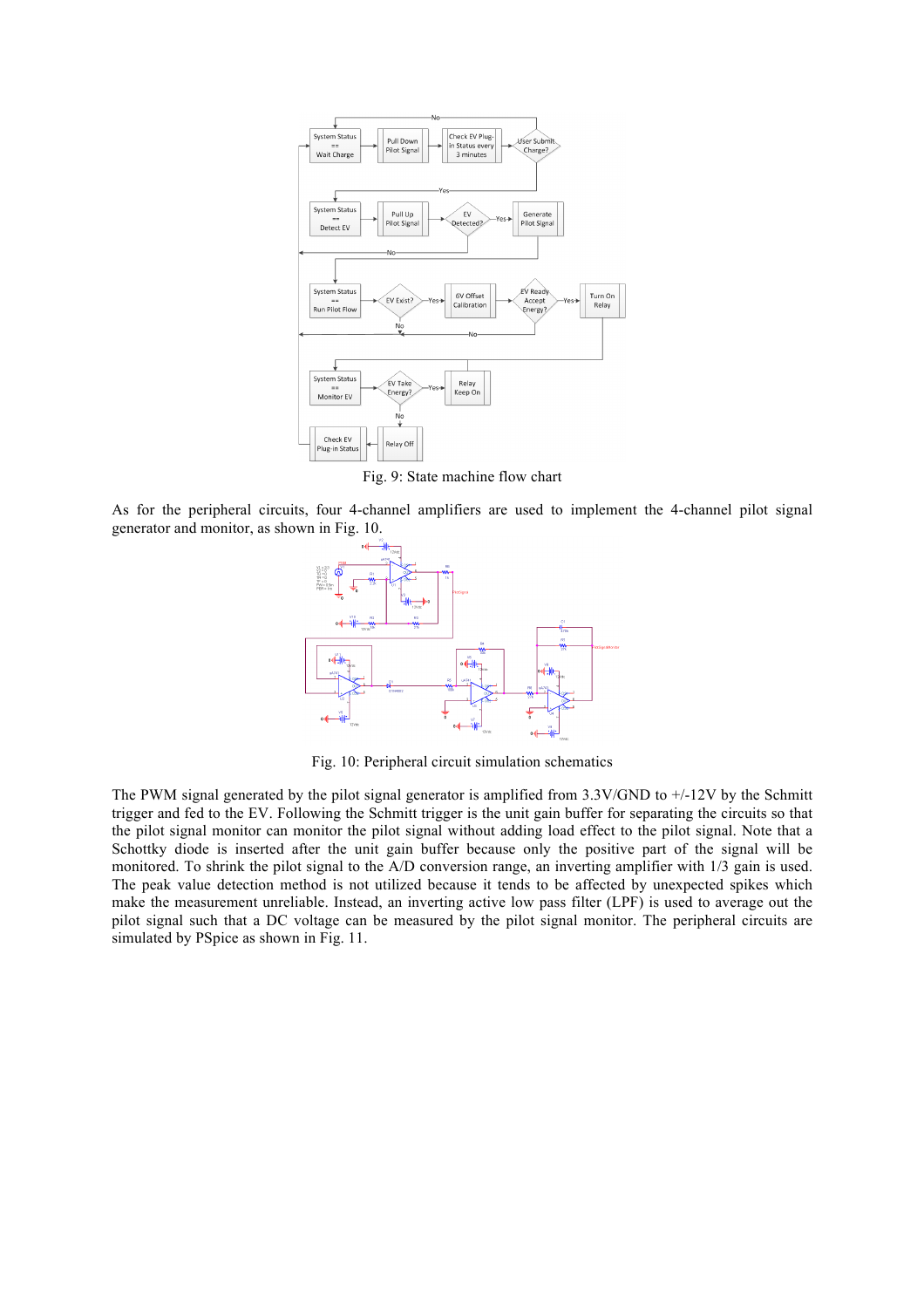

Fig. 11: Pilot signal peripheral circuit simulation with EV. (From bottom to top: (1)PWM from MSP430,(2)Pilot signal,(3)signal at pilot signal monitor)

The simulation shows that it takes around 30 ms to reach the steady state. This value needs to be compensated in the pilot signal monitor firmware.

## **2.2.2 ZigBee Coordinator**

The major function of the ZigBee coordinator is handling the message between the gateway and the end devices. Each time a ZigBee end device joins the mesh network, the coordinator will assign a 16 bits dynamic address to it. In order to pass the command and parameters from the gateway to the desired destination, the ZigBee coordinator needs to recognize and register the unique MAC address of the ZigBee end devices. By using CC2530ZNP with Max3232, the ZigBee coordinator is implemented as shown in Fig. 12, and the firmware flow of our ZigBee coordinator is shown in Fig. 13.



Fig. 12: ZigBee coordinator implementation: (1) ZigBee CC2530ZNP (2) MAX3232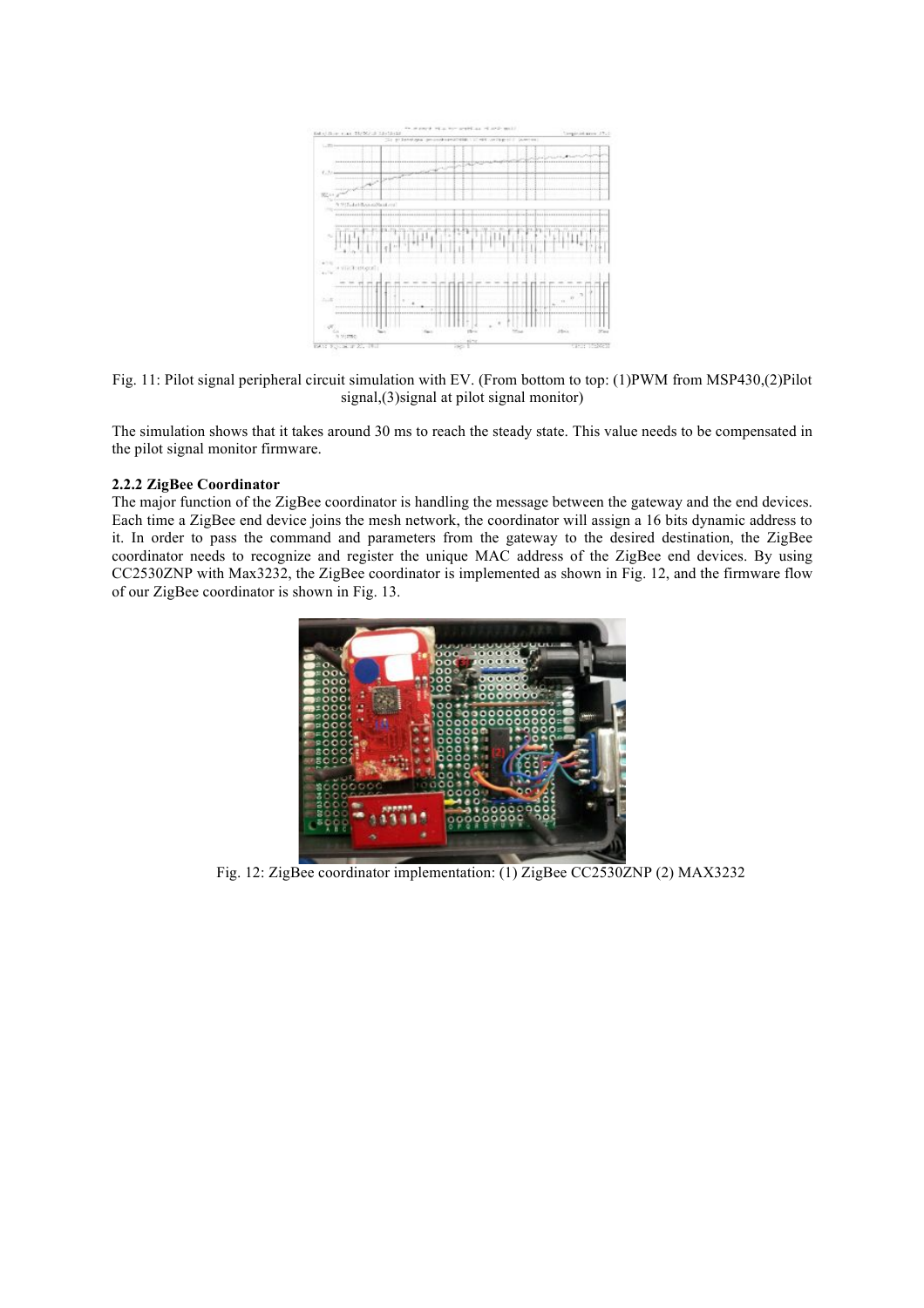

## **2.2.3 Server operation**

Fig. 14 shows the server's operation flow including enable charging, disable charging and change pilot signal duty cycle during charging.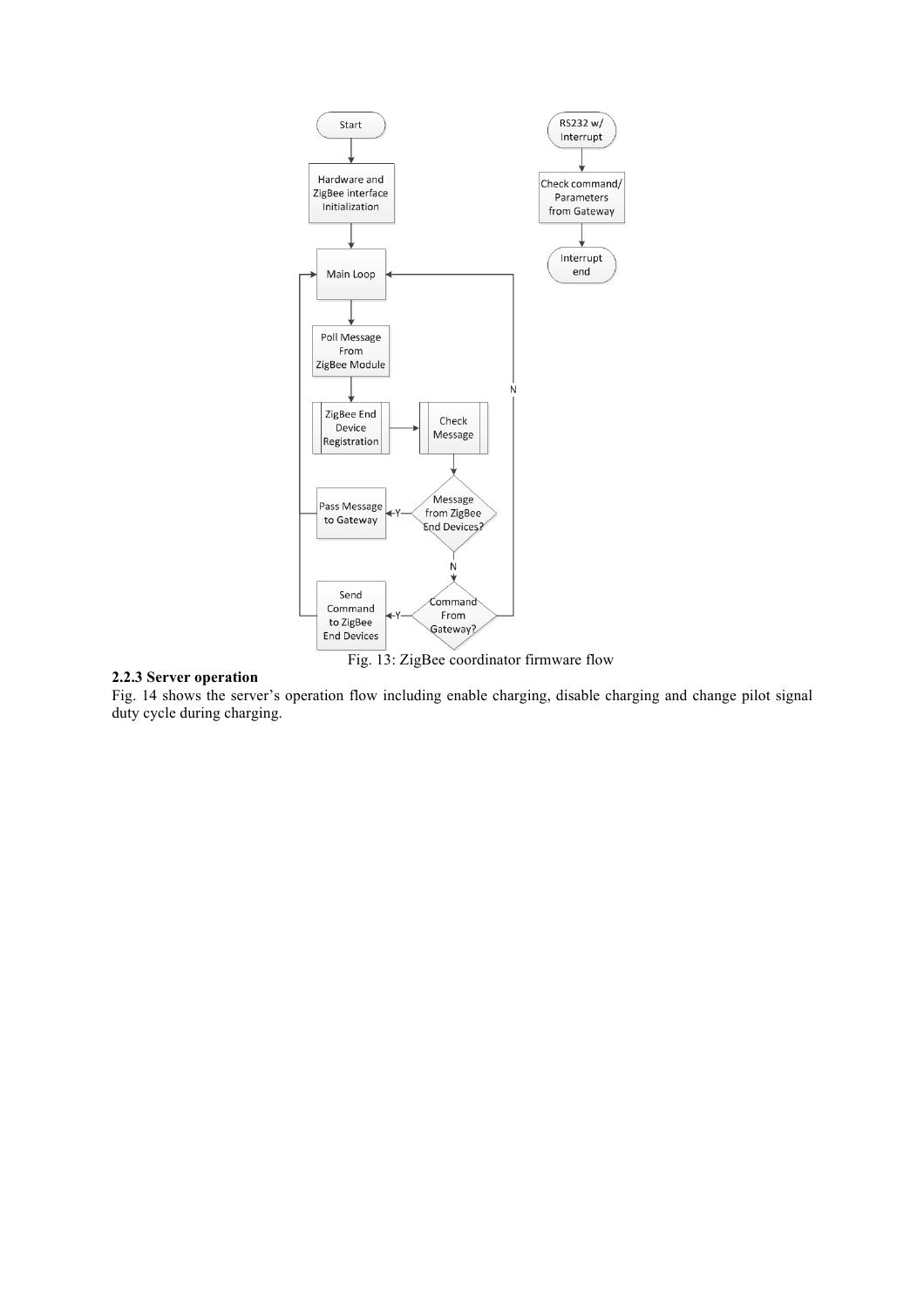

Fig. 14: Server operation flow

In each routine, three processes need to be done including Read meter on/off status, Read meter's power information, and read channel status. The return values of read meter's power information are voltage, current, and active power while the return values of read channel status are pilot signal duty cycle, safety relay on/off status, EV plug in status, and error status. After these three processes, in enable charging routine, the server sends out the command of change pilot signal duty cycle, and then turn on the safety relay and meter. After that, the server will wait for T<sub>waiting</sub> seconds and send out read power information command. For the routine of disable charging, the server will reset the pilot signal duty cycle after turning off the meter and the safety relay. For the change pilot signal duty cycle during charging routine, the server will change the duty cycle of the pilot signal and read the power information after waiting for 10 seconds. The following format of command is used to send the request to the charging station:

## **comd [command] [channel] [parameter]**

The description of commands and return values of the charging station are summarized in Table 1.

Table 1. Commands and return values of the charging station **Comd Description and Example**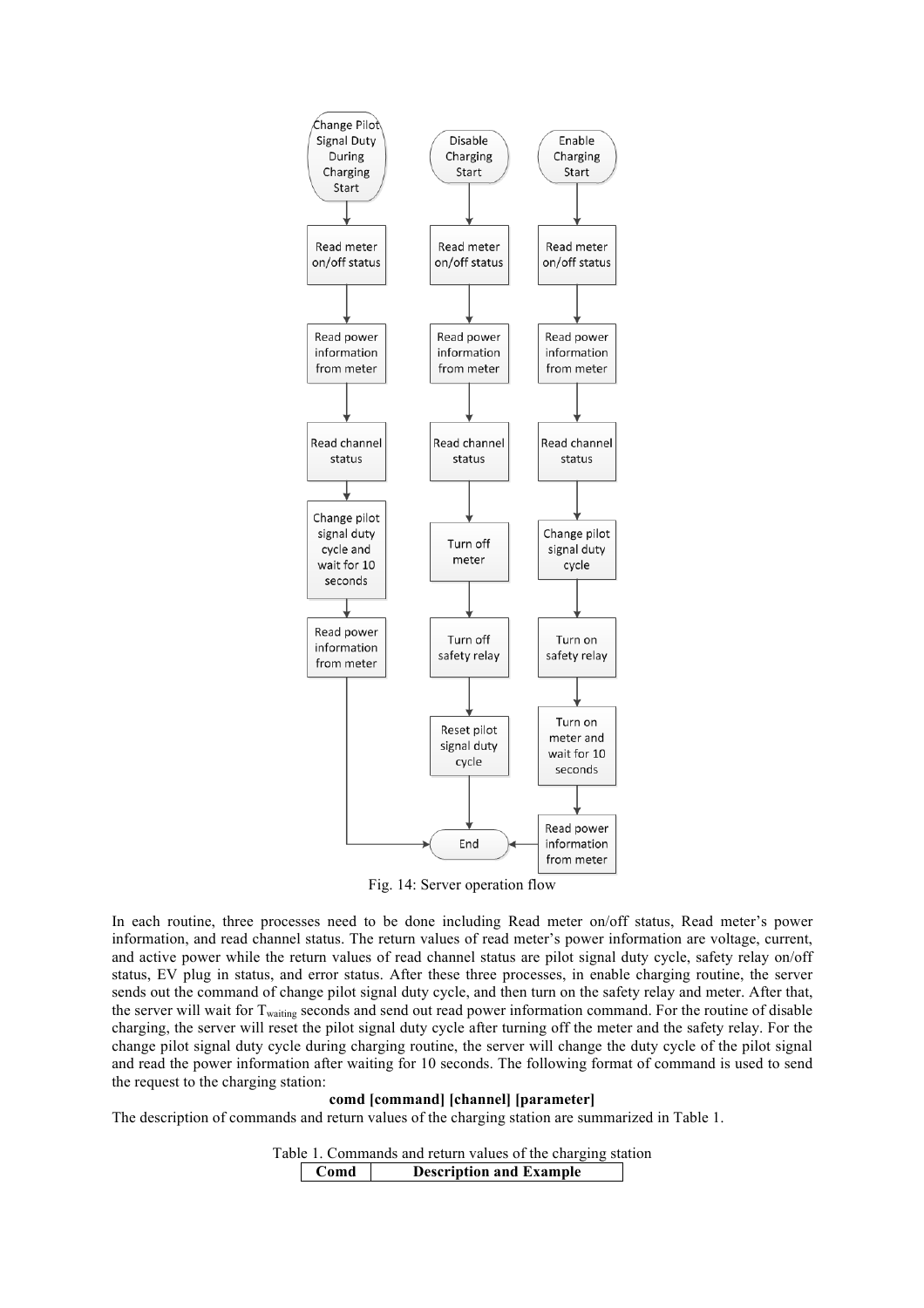| atrs | Auto-reset the whole system,                                                                                                                                                                                                                                                                                          |  |  |  |  |
|------|-----------------------------------------------------------------------------------------------------------------------------------------------------------------------------------------------------------------------------------------------------------------------------------------------------------------------|--|--|--|--|
|      | including gateway, meters, relays,                                                                                                                                                                                                                                                                                    |  |  |  |  |
|      | and control unit                                                                                                                                                                                                                                                                                                      |  |  |  |  |
|      | comdatrs0000                                                                                                                                                                                                                                                                                                          |  |  |  |  |
|      | [return]: N/A                                                                                                                                                                                                                                                                                                         |  |  |  |  |
| duty | Change the duty cycle                                                                                                                                                                                                                                                                                                 |  |  |  |  |
|      | comdduty0150                                                                                                                                                                                                                                                                                                          |  |  |  |  |
|      | [describe]:                                                                                                                                                                                                                                                                                                           |  |  |  |  |
|      | change channel 1 duty cycle to 50%                                                                                                                                                                                                                                                                                    |  |  |  |  |
|      | *duty cycle:                                                                                                                                                                                                                                                                                                          |  |  |  |  |
|      | 10~85(6A~51A)                                                                                                                                                                                                                                                                                                         |  |  |  |  |
|      | [current=duty cycle*0.6]                                                                                                                                                                                                                                                                                              |  |  |  |  |
|      | $86~96$ (55A~80A),                                                                                                                                                                                                                                                                                                    |  |  |  |  |
|      | [current= $(duty cycle-64)*2.5$ ]                                                                                                                                                                                                                                                                                     |  |  |  |  |
|      | $[return]$ :                                                                                                                                                                                                                                                                                                          |  |  |  |  |
|      | duty0150rely0100plug0101stat0100                                                                                                                                                                                                                                                                                      |  |  |  |  |
| enab | Enable EV charging                                                                                                                                                                                                                                                                                                    |  |  |  |  |
|      | comdenab0100                                                                                                                                                                                                                                                                                                          |  |  |  |  |
|      | [describe]: enable channel 1                                                                                                                                                                                                                                                                                          |  |  |  |  |
|      | [return]:                                                                                                                                                                                                                                                                                                             |  |  |  |  |
|      | duty0125rely0100plug0101stat0100                                                                                                                                                                                                                                                                                      |  |  |  |  |
| rely | Turn on/off the relay manually                                                                                                                                                                                                                                                                                        |  |  |  |  |
|      | Ex1: comdrely0101                                                                                                                                                                                                                                                                                                     |  |  |  |  |
|      | [describe]: turn on relay at channel 1                                                                                                                                                                                                                                                                                |  |  |  |  |
|      | $[return]$ :                                                                                                                                                                                                                                                                                                          |  |  |  |  |
|      | duty0150rely0101plug0101stat0100                                                                                                                                                                                                                                                                                      |  |  |  |  |
|      | Ex2: comdrely0100                                                                                                                                                                                                                                                                                                     |  |  |  |  |
|      | [describe]: turn off relay at channel 1                                                                                                                                                                                                                                                                               |  |  |  |  |
|      | $[return]$ :                                                                                                                                                                                                                                                                                                          |  |  |  |  |
|      | duty0150rely0100plug0101stat0100                                                                                                                                                                                                                                                                                      |  |  |  |  |
| rest | Disable EV charging                                                                                                                                                                                                                                                                                                   |  |  |  |  |
|      | comdrest0100                                                                                                                                                                                                                                                                                                          |  |  |  |  |
|      | [describe]: disable channel 1                                                                                                                                                                                                                                                                                         |  |  |  |  |
|      | $[return]$ :                                                                                                                                                                                                                                                                                                          |  |  |  |  |
|      | duty0100rely0100plug0101stat0100                                                                                                                                                                                                                                                                                      |  |  |  |  |
| stat | System statue request<br>Ex1: comdstat0100                                                                                                                                                                                                                                                                            |  |  |  |  |
|      |                                                                                                                                                                                                                                                                                                                       |  |  |  |  |
|      |                                                                                                                                                                                                                                                                                                                       |  |  |  |  |
|      |                                                                                                                                                                                                                                                                                                                       |  |  |  |  |
|      |                                                                                                                                                                                                                                                                                                                       |  |  |  |  |
|      |                                                                                                                                                                                                                                                                                                                       |  |  |  |  |
|      |                                                                                                                                                                                                                                                                                                                       |  |  |  |  |
|      |                                                                                                                                                                                                                                                                                                                       |  |  |  |  |
|      |                                                                                                                                                                                                                                                                                                                       |  |  |  |  |
|      |                                                                                                                                                                                                                                                                                                                       |  |  |  |  |
|      |                                                                                                                                                                                                                                                                                                                       |  |  |  |  |
|      | [describe]: request channel 1 status<br>$[return]$ :<br>duty0150rely0101plug0101stat0100<br>Ex2: comdstat9900<br>[describe]: request all channels status<br>[return]:<br>duty0050rely0000plug0000stat0000<br>duty0150rely0100plug0100stat0100<br>duty0250rely0200plug0200stat0200<br>duty0350rely0300plug0300stat0300 |  |  |  |  |

## **3. Experiments and Results**

In the experiment, we measure the EV's response time with the pilot signal change command. The test-bed is a Nissan Leaf with a 110V charging cable. Fig. 15 shows the setup of the experiment.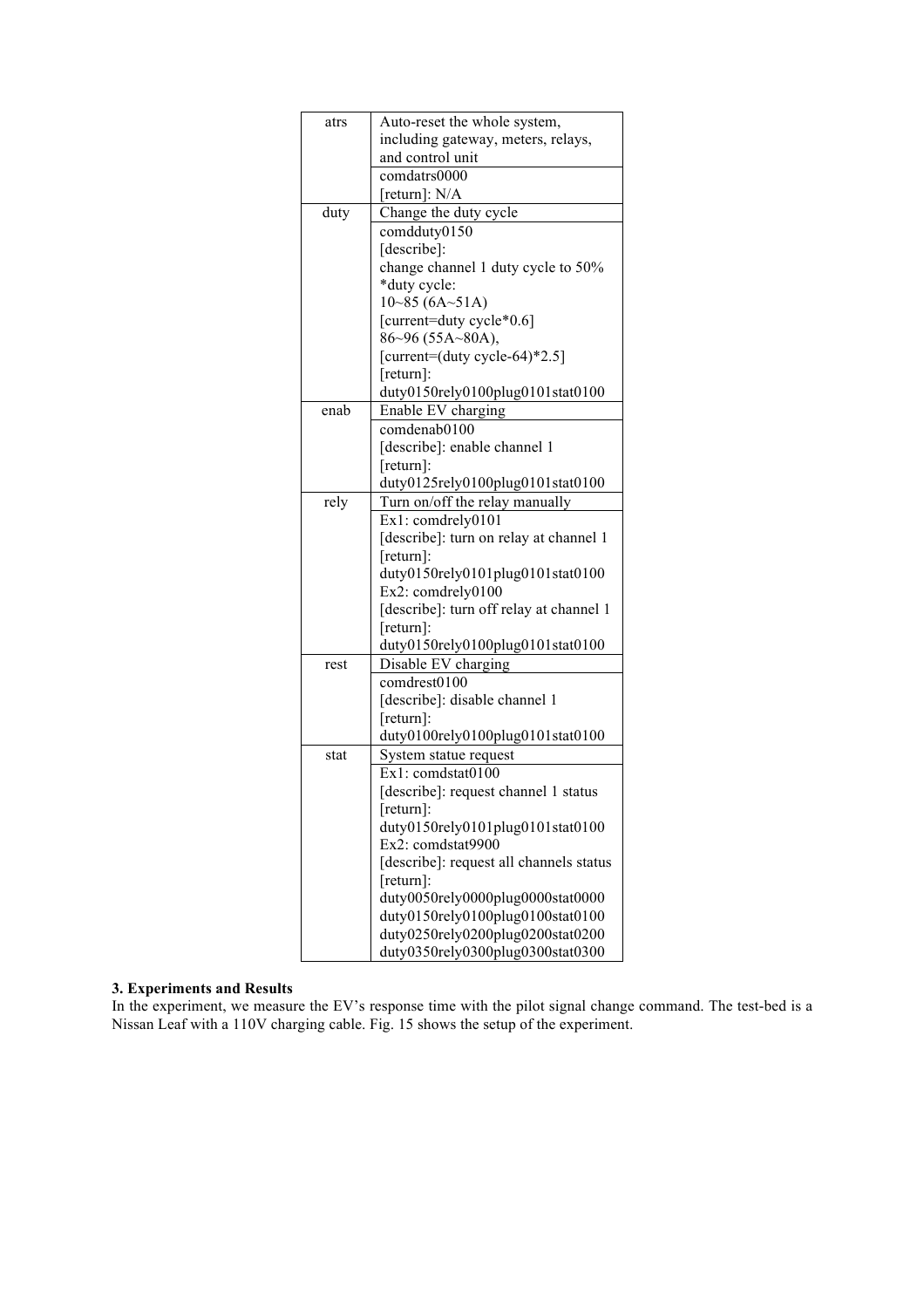

Fig. 15: Experiment setup of changing pilot signal

To insert and swap our pilot signal with the original signal from the charging cable, a J1772 adaptor is made as shown in Fig. 16.



Fig. 16: J1772 adaptor

Fig. 17 shows the comparison between the original pilot signal (yellow) and our pilot signal (blue).<br> **Tek**  $\Box$  **A**cq Complete M Pos: 400.0ns MEASURE



Fig. 17: Comparison between our pilot signal and original pilot signal

The frequency of our pilot signal (994 Hz) is in the range of the J1772 specification (980~1020 Hz). The rise time (3.9 us) and the fall time (3 us) of our pilot signal are slightly over the values specified in J1772 (2 us). However, compared with the pilot signal of commercial charging cable (yellow), our pilot signal (blue) is better in both cases of rise time and fall time, which means our signal would work with commercial EV.

Four cases were tested in the experiments including: (1)0A to 12A, (2)12A to 0A, (3)8A to 12A, and (4) 12A to 8A, which covers the cases of switching between high and low current. The results are show in Fig. 18, Fig. 19, Fig. 20, and Fig. 21. Channel 1 (yellow) is the current taken by the EV while channel 2 (blue) is the pilot signal.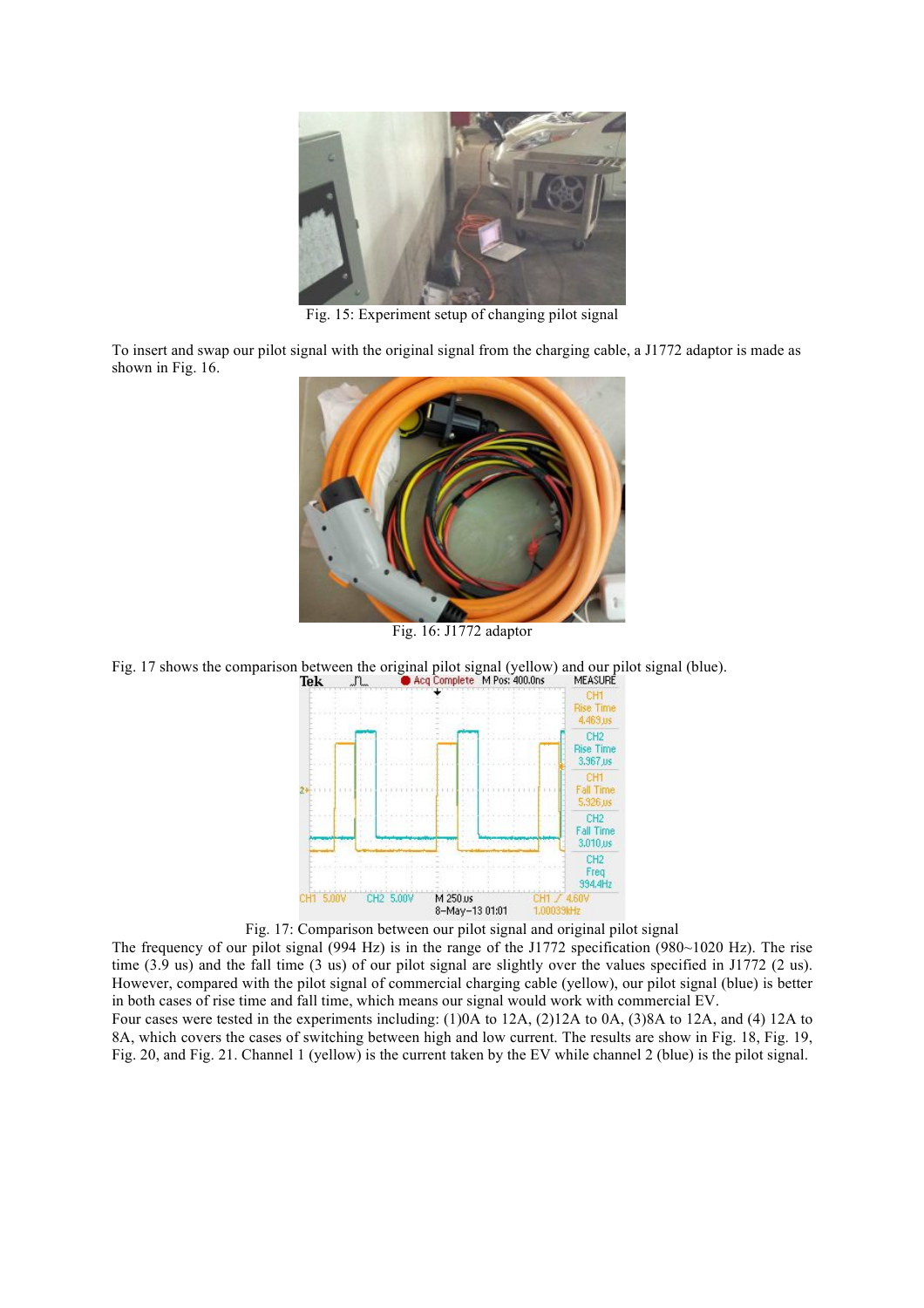

Fig. 18: From 0A to 12A



Fig. 19 From 12A to 0A



Fig. 20 From 8A to 12A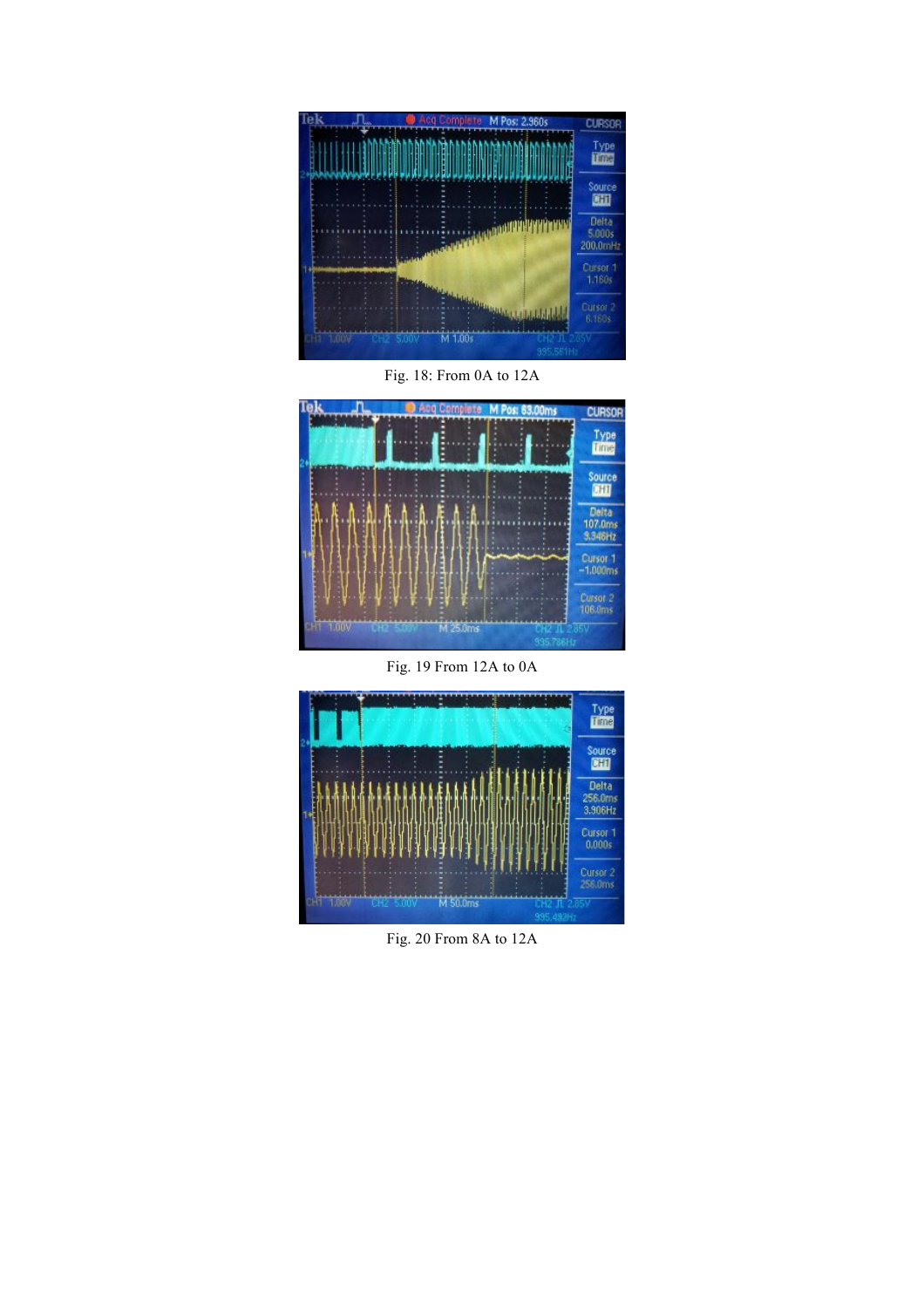

Fig. 21 From 12A to 8A

Note that in the Level 1(110V) charging, even though the server sets the duty cycle larger than 20%, which makes the maximum current capable of being larger than 12A, the Nissan leaf will only take 12A. Here we define  $T_{\text{EvFxe}}$  to be the time between the EV receiving the command and it starting to change the current,  $T_{\text{EvFxe}}$ is to be the time between the EV starting to change the current and when it is settling down.  $T_{EV}$  is the summation of  $T_{\text{EvExe}}$  and  $T_{\text{EvResp}}$  which can be expressed in (1).

$$
T_{EV} = T_{EvExe} (I_{\text{init}}, I_{\text{final}}) + T_{Ev\text{Res}sp} (I_{\text{init}}, I_{\text{final}}) \tag{1}
$$

The experiments are summarized in Table 2. Notice that from the experiments, the  $T_{EvEx}$  and  $T_{EvRes}$  are related to both the initial current  $I_{init}$  and final current  $I_{final}$ .

| $10010 = 10000$<br>$1.111 + 1.000$ |                            |                |      |      |  |  |
|------------------------------------|----------------------------|----------------|------|------|--|--|
|                                    | $\mathbf{I}_{\text{init}}$ | $I_{final}(A)$ |      |      |  |  |
|                                    | [A]                        | 0              |      | 12   |  |  |
| $T_{EvExe}$ (ms)                   |                            |                | 1000 | 1000 |  |  |
|                                    | 8                          | 100            |      | 250  |  |  |
|                                    | 12                         | 100            | 5000 |      |  |  |
| $T_{EvResp}(ms)$                   | 0                          |                | 3000 | 5000 |  |  |
|                                    | 8                          | 10             |      | 60   |  |  |
|                                    | 12                         | 10             | 60   |      |  |  |
| $T_{EV}$ (ms)                      | 0                          |                | 4000 | 6000 |  |  |
| $= T_{EvExe} + T_{EvResp}$         | 8                          | 110            |      | 310  |  |  |
|                                    | 12                         | 110            | 5060 |      |  |  |

Table 2. EV response time with Nissan Leaf

In the case of  $I_{final}=0A$ ,  $T_{EvExe}$  is 100 ms and  $T_{EvResp}$  is 10 ms, which are relatively faster than other cases. It is possible that the EV could turn off its switch in 100 ms without changing its load and 10 ms is the transient response to 0A. In the case of  $I_{init}=0A$ ,  $T_{EvExe}$  is 1000 ms and  $T_{EvExe}$  is proportional to the final current. It is possible that the EV turns on its switch in 1000 ms and starts to consume a current proportional to the final current. In the case of  $I_{\text{init}}$ =12A and  $I_{\text{final}}$ =8A,  $T_{\text{EvExe}}$  is 5000 ms. It is possible that the EV's battery management system needs to balance the battery cells and then change its load.

### **4. Discussion**

The timing analysis of the whole system can be further analyzed to improve the performance. The time for returning of changing duty cycle  $T_{\text{Return}}$  can be expressed as (2):

$$
T_{\text{Return}} = T_{\text{ControlUnit}} + T_{\text{GatewayServer}}
$$
  
= 
$$
T_{\text{ZigBee}} + T_{\text{3gUplink}} + T_{\text{Cloud}}
$$
 (2)

Let T<sub>waiting</sub> be the waiting time after receiving the successful return of pilot signal duty cycle change and before sending the power information request. The waiting time  $T_{\text{wating}}$  at server side plug  $T_{\text{Return}}$  is required to be greater than  $T_{EV}$ , which can be expressed in (3).